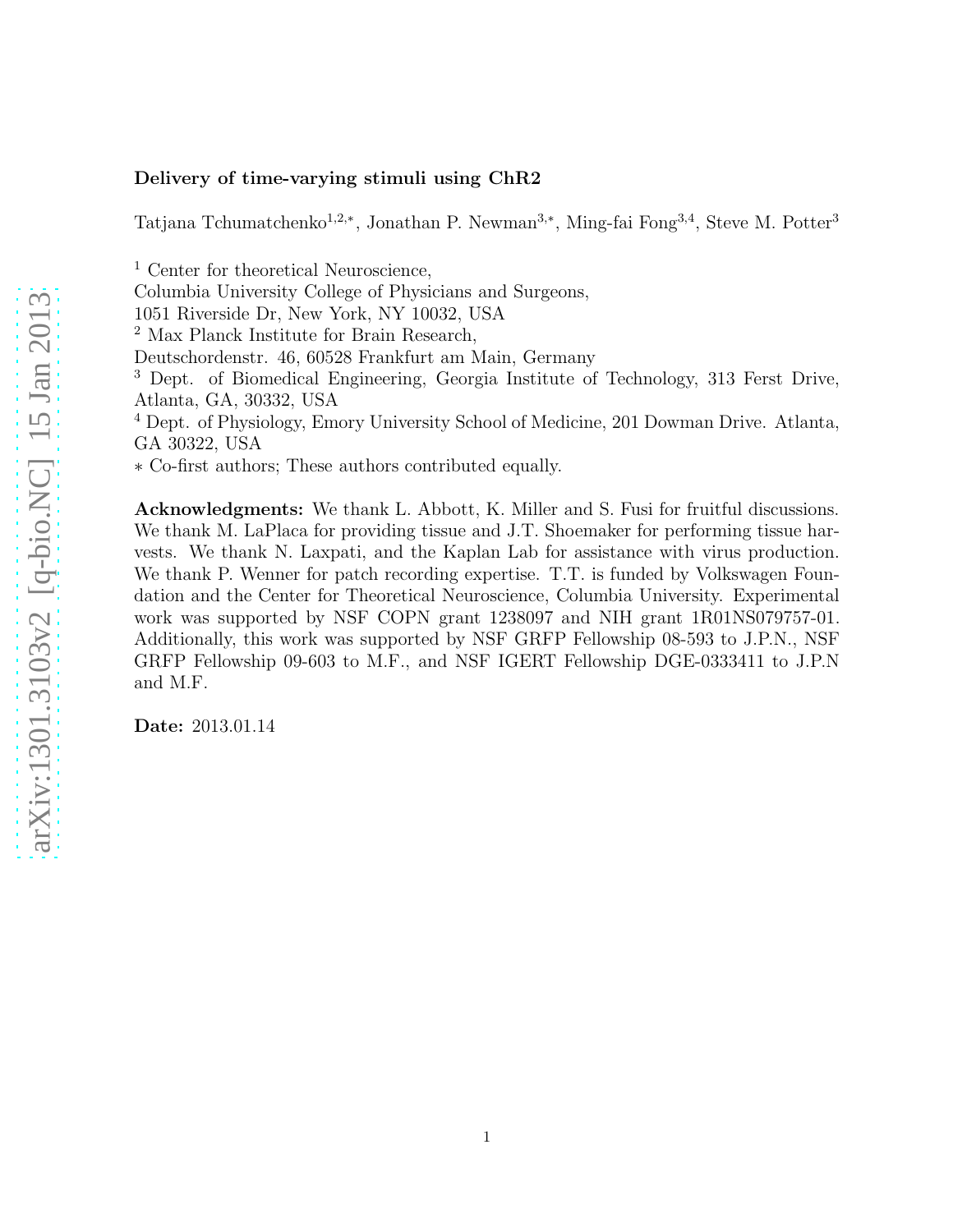## Abstract

To understand sensory processing in neuronal populations, it is necessary to deliver stimuli to the sensory organs of animals and record evoked population activity downstream. However, the pathways from sensory input to synaptic currents in cells that are several synapses removed from sensory organs are complex. Intrinsic noise and uncontrolled modulatory input from other brain regions can interfere with the delivery of well-defined stimuli. Here we investigate the ability of channelrhodopsins to deliver precise time-varying currents to neurons at any point along the sensory-motor pathway. To do this, we first deduce the amplitude response function of channelrhodopsin-2 (ChR2) using a three state Markov model of channel kinetics. With biophysically realistic parameters, this function supports a relatively broad signal passband and contains a resonance. We confirm the validity of our predicted amplitude response function using time-varying optical stimulation of excitatory neurons that express either wild type ChR2 or the ChR2(H134R) mutant. Together, our results indicate that ChR2-derived optogenetic tools are useful for delivering repeatable, time-varying currents to genetically-specified populations over a physiologically-relevant frequency band.

## Introduction

The network response to time-varying input is at the core of cognitive and sensory processing. To understand how neuronal networks process time-varying input, precisely defined stimuli are delivered via a sensory organ, and evoked spiking activity is recorded downstream. The power of this technique for deducing network encoding properties has been demonstrated in a number of sensory preparations, for instance, the retina and olfactory system [\[1](#page-13-0)[–3\]](#page-14-0). However, as stimuli delivered to sensory organs propagate to higher brain areas, intrinsic noise and modulatory input from secondary brain regions can interfere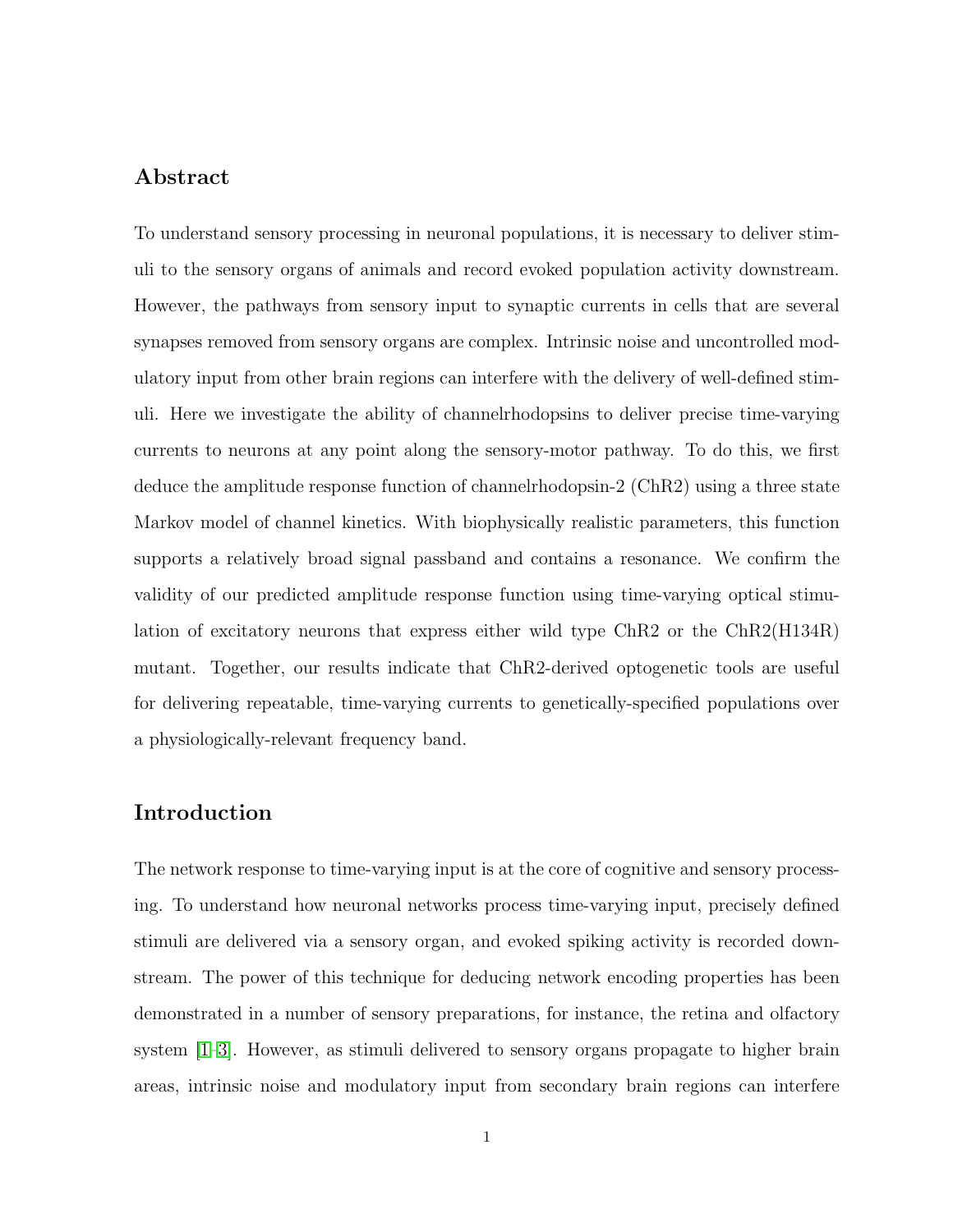with controlled input signals. For studies that seek to understand the function of neural circuits that are several synapses removed from sensory input, the direct introduction of time-varying currents to neural population may allow a more straightforward deduction of the circuit response properties.

Optogenetic methods allow precise control of spike times using brief light pulses to excite light-gated cation channels, such as channelrhodopsin-2 (ChR2) [\[4,](#page-14-1)[5\]](#page-14-2). Pulsed stimulation reliably dictates a spiking response that is tightly locked with each stimulus by briefly overriding neuronal dynamics. It stands in contrast to the highly variable, subthreshold currents recorded from cortical neurons during natural sensory processing in vivo [\[6\]](#page-14-3). We hypothesized that using relatively low intensity, continuously modulated optical stimuli to excite ChR2 might allow conductance fluctuations that imitate natural synaptic bombardment in vivo and leave the decision of when to spike to individual cells [\[7,](#page-14-4)[8\]](#page-14-5). Surprisingly, while the response properties of microbial opsins to optical pulses have been studied extensively [\[4\]](#page-14-1), little is known about their ability to relay fluctuating light signals.

In order for ChR2 to be useful for delivering time-varying currents, it must allow (1) sufficient bandwidth to mimic synaptic communication and (2) repeatable current waveforms to be delivered across trials. Here, we address these requirements theoretically and experimentally. We find that wild-type ChR2 (wtChR2) [\[9\]](#page-14-6) supports significant photocurrents from ∼0-69 Hz and H134 mutant (ChR2(H134R) [\[10\]](#page-14-7) from ∼0-37 Hz. We show that evoked current waveforms are extremely repeatable across trials. Finally, we find that wild type ChR2 supports a strong resonance with a natural frequency around 10 Hz. This resonance is present, but not significant in the H134R mutant.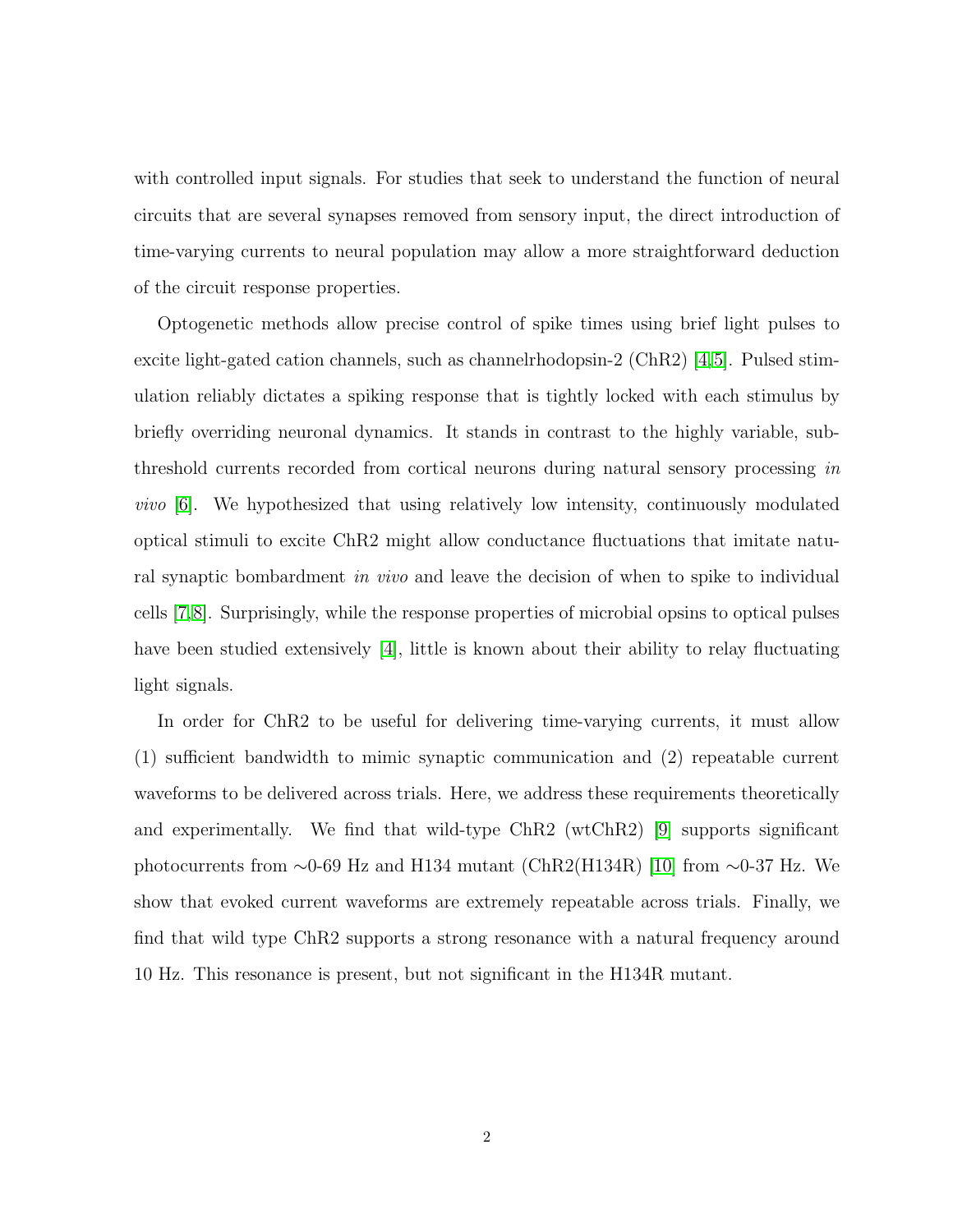## Materials and Methods

#### Derivation of ChR2's frequency response function

To derive ChR2's light to photocurrent response function, we considered a three state Markov model of ChR2's state transition kinetics, which was introduced in [\[11\]](#page-14-8) and is depicted in Fig. [1\(](#page-16-0)a). The rate equations governing channel transitions are

<span id="page-3-0"></span>
$$
\frac{dO(t)}{dt} = \epsilon \phi(t)C(t) - \Gamma_d O(t)
$$
\n(1)

$$
\frac{d\ddot{D}(t)}{dt} = \Gamma_d O(t) - \Gamma_r D(t)
$$
\n(2)

<span id="page-3-2"></span><span id="page-3-1"></span>
$$
C(t) = 1 - O(t) - D(t),
$$
\n(3)

where the state variables  $O(t)$ ,  $D(t)$ , and  $C(t)$  are the probabilities of a channel being open, desensitized, or closed, respectively.  $\Gamma_d$  and  $\Gamma_r$  are the rates of channel desensitization and recovery.  $\epsilon$  is the quantum efficiency of ChR2 and  $\phi(t)$  is the instantaneous photon flux for a single channel.  $\phi(t)$  can be modulated by changing the brightness of the optical stimulator. The evoked photocurrent across the cell membrane is proportional to the fraction of open channels. Therefore, under the assumption that a cell expresses a large number of channels, identifying ChR2's frequency response is equivalent to finding the frequency response of  $\overline{O}$  in the continuum limit. We refer to ChR2's frequency response function as  $F_{\text{ChR2}}(\omega)$ .

 $F_{\text{ChR2}}(\omega)$  can be obtained by first considering a small sinusoidal light signal with a constant offset  $\phi_0$ ,

$$
\phi(t) = \phi_0 + \delta\phi \exp(j\omega t),\tag{4}
$$

where  $\omega = 2\pi f$  and f is the frequency of the sinusoid in Hz and  $j = \sqrt{-1}$ . The first order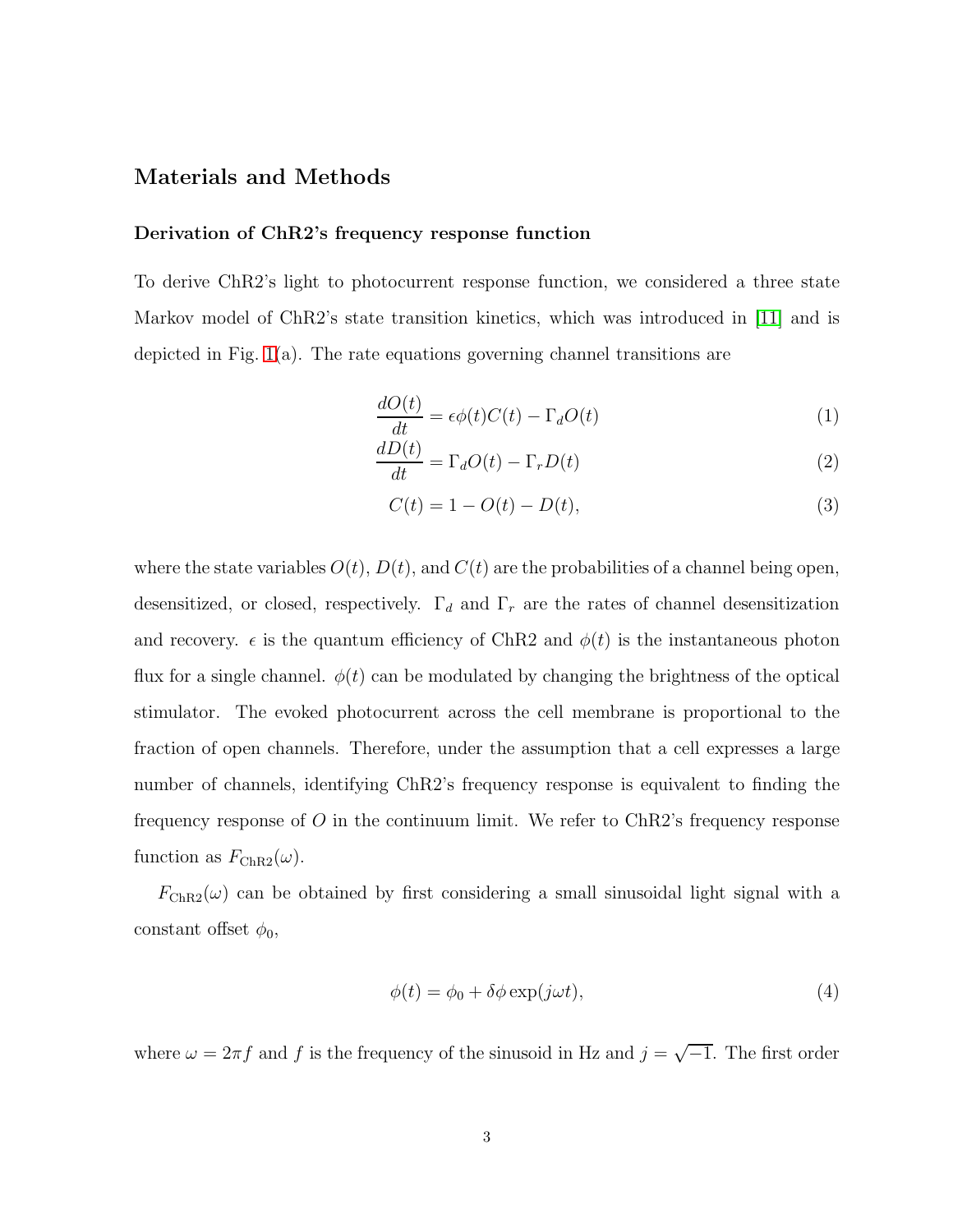dynamics of the open and closed probabilities can then be described by a constant offset and small periodic component,

<span id="page-4-0"></span>
$$
O(t) = O_0 + \delta O_0 \exp(j\omega t)
$$
\n<sup>(5)</sup>

<span id="page-4-1"></span>
$$
D(t) = D_0 + \delta D_0 \exp(j\omega t). \tag{6}
$$

In the linear regime, changes in the open state,  $\delta O$ , or the desensitized state,  $\delta D$ , are proportional to changes in optical input,  $\epsilon \delta \phi$ . The proportionality factors for the open and desensitized states are the frequency response functions  $F_{\text{ChR2}}(\omega)$  and  $G_{\text{ChR2}}(\omega)$ , respectively,

<span id="page-4-4"></span>
$$
\delta O = \epsilon \delta \phi F_{\text{ChR2}}(\omega) \tag{7}
$$

<span id="page-4-3"></span><span id="page-4-2"></span>
$$
\delta D = \epsilon \delta \phi G_{\text{ChR2}}(\omega). \tag{8}
$$

Differentiating eqs. [\(5\)](#page-4-0) and [\(6\)](#page-4-1) and inserting the result into eqs. [\(1\)](#page-3-0) and [\(2\)](#page-3-1) leads to

$$
j\omega\delta O \exp(j\omega t) = [\epsilon\phi_0(1 - O_o - D_o)] + [\epsilon\delta\phi(1 - O_o - D_o) \tag{9}
$$

$$
+ \epsilon\phi_0(\delta O - \delta D) - \Gamma_d\delta O] \exp(j\omega t) + \mathcal{O}(2)
$$

$$
j\omega\delta D \exp(j\omega t) = [\Gamma_d O_0 - \Gamma_r D_0] + [\Gamma_d \delta O - \Gamma_r \delta D] \exp(j\omega t). \tag{10}
$$

By dropping all but the first-order terms of eqs. [\(9\)](#page-4-2) and [\(10\)](#page-4-3) (meaning those terms proportional to  $\exp(j\omega t)$ , and removing the common factor  $\exp(j\omega t)$ , linear changes in the open and desensitized states due to changes in light power are given by

$$
j\omega\delta O = \epsilon(1 - O_0 - D_0)\delta\phi + (\epsilon\phi - \Gamma_d)\delta O - \epsilon\phi\delta D \tag{11}
$$

$$
j\omega\delta D = \Gamma_d \delta O - \Gamma_r \delta D,\tag{12}
$$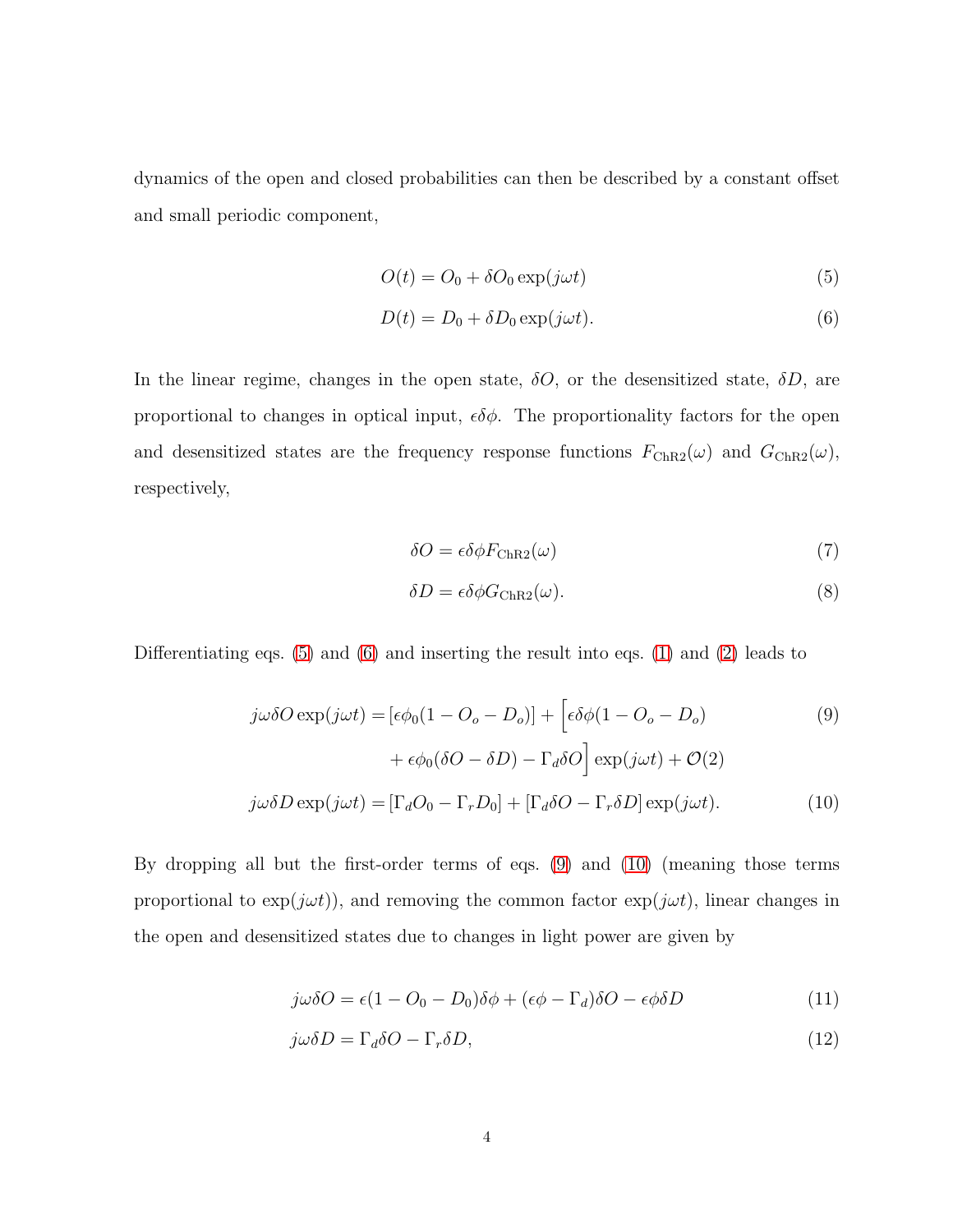where  $(1 - O_0 - D_0) = C_0$  is the steady-state probability of the channel being closed. Performing the necessary substitutions to solve for  $\delta O$  results in

<span id="page-5-1"></span><span id="page-5-0"></span>
$$
\delta O = \epsilon \delta \phi \left[ \frac{C_0 (j\omega + \Gamma_r)}{-\omega^2 + j\omega(\Gamma_r + \epsilon \phi + \Gamma d) + \epsilon \phi \Gamma_r + \epsilon \phi \Gamma_d + \Gamma_r \Gamma_d} \right].
$$
 (13)

Finally, referencing eq. [\(7\)](#page-4-4), ChR2's frequency response function is calculated by dividing the left hand side of eq. [\(13\)](#page-5-0) by  $\epsilon \delta \phi$ ,

$$
F_{ChR2}(\omega) = \frac{\delta O}{\epsilon \delta \phi} = \frac{C_0(j\omega + \Gamma_r)}{-\omega^2 + j\omega(\Gamma_r + \epsilon \phi + \Gamma_d) + \epsilon \phi \Gamma_r + \epsilon \phi \Gamma_d + \Gamma_r \Gamma_d},\tag{14}
$$

and the amplitude response is then given by

<span id="page-5-2"></span>
$$
|F_{\text{ChR2}}| = \frac{C_0 \sqrt{\omega^2 + \Gamma_r^2}}{\sqrt{(-\omega^2 + \epsilon \phi \Gamma_r + \epsilon \phi \Gamma_d + \Gamma_r \Gamma_d)^2 + (\omega (\Gamma_r + \epsilon \phi + \Gamma_d))^2}}.
$$
(15)

In the high frequency limit, eq. [\(14\)](#page-5-1) reduces to  $\frac{C_0(j\omega)}{-\omega^2+j\omega(\Gamma_r+\epsilon\phi+\Gamma_d)} \propto \frac{C_0}{j\omega/(\Gamma_r+\epsilon\phi+\Gamma_d)+1}$ . This indicates that the frequency cutoff of  $F_{\text{ChR2}}(\omega)$  is determined by a low-pass filter with a time constant  $1/(\Gamma_r + \epsilon \phi + \Gamma_d)$ . Thus increasing the baseline light intensity or the transition rates will result in a broader frequency range over which  $F_{\text{ChR2}}(\omega)$  supports significant photocurrents.

#### Experimental methods

Culturing methods Our culturing methods are described in detail elsewhere [\[12\]](#page-15-0). All experiments were carried out in accordance with the U.S. Public Health Service's Policy on Humane Care and Use of Laboratory Animals and the Guide for the Care and Use of Laboratory Animals using a protocol approved by the Georgia Tech IACUC. Timedpregnant female rats were anesthetized with inhaled isoflurane and killed by decapitation. Whole brains were excised from embryonic day 18 (E18) rats. Cortical tissue was digested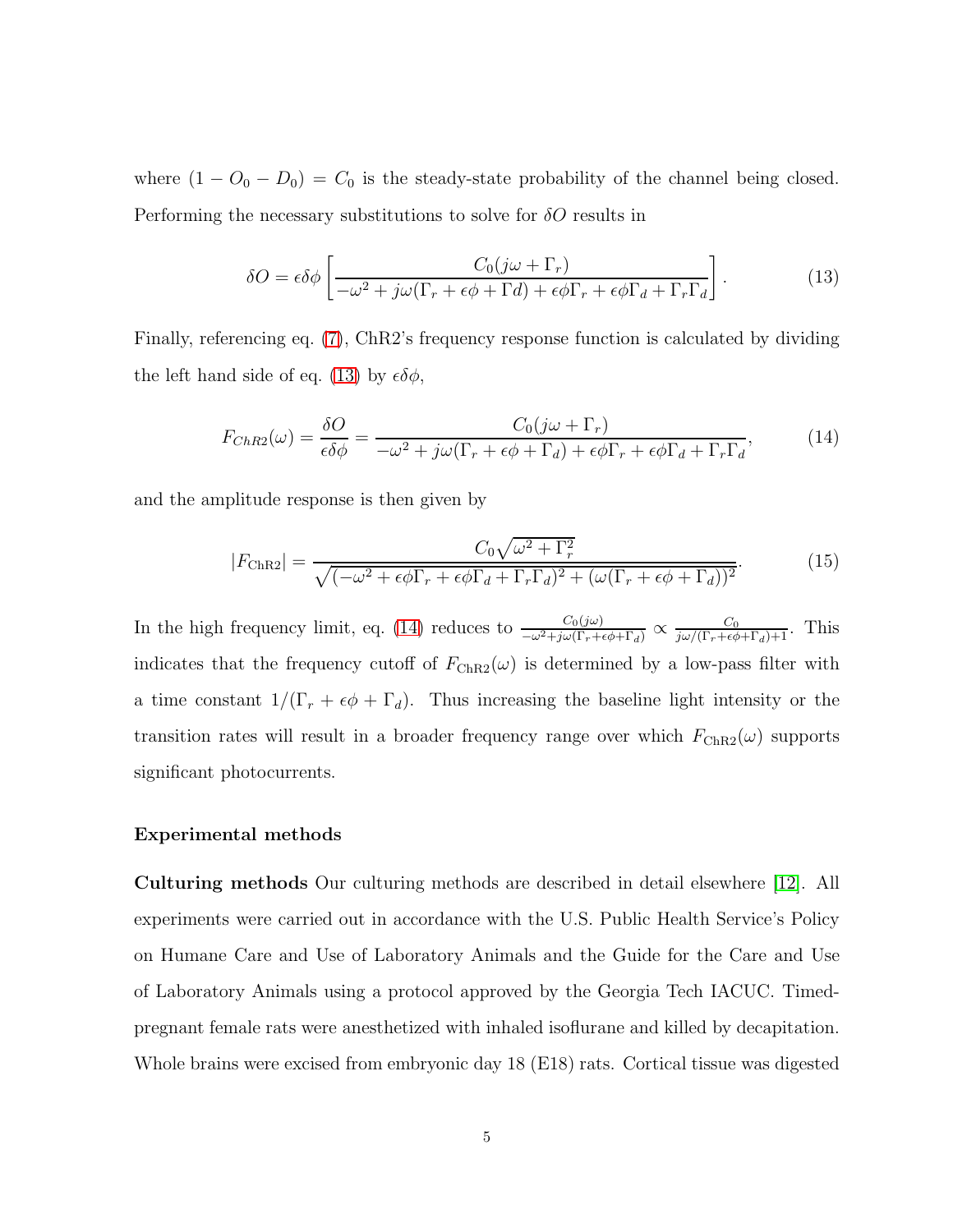in a solution of 20 U·ml<sup>−</sup><sup>1</sup> papain (Sigma-aldrich). Following enzymatic digestion, cells were mechanically dissociated using 3 to 5 trituration passes through a p1000 pipette tip. The resulting cell suspension was filtered through with a 40  $\mu$ m cell strainer and then centrifuged at  $200 \cdot q$  to remove large and small debris, respectively. The cell pellet was diluted to 2500 cells $\cdot \mu L^{-1}$ . Approximately 50,000 cells in a 20  $\mu$ L drop were plated at onto a ∼2 mm diameter area on glass bottom petri dishes, resulting in ∼2,500 cells·mm<sup>−</sup><sup>2</sup> on the culturing surface. 0.75 mL of the culturing medium was exchanged every three days, for each culture. Cultures dishes were sealed with a Teflon membrane [\[13\]](#page-15-1) and stored in an incubator regulated to  $35^{\circ}\text{C}, 5\%$  CO<sub>2</sub>,  $65\%$  relative humidity.

 $ChR2$  expression system AAV2-CaMKllα::hChR2(H134R)-mCherry at 4·10<sup>12</sup> c.f.u.·ml<sup>−1</sup> was produced by the University of North Carolina at Chapel Hill Vector Core. AAV2- CaMKll $\alpha$ ::wtChR2-mCherry at 4·10<sup>12</sup> c.f.u.·ml<sup>-1</sup> was produced by the Kaplitt lab (Cornell University) using plasmid DNA for  $CaMKII\alpha::wtChR2-mCherry$  obtained from the K. Deisseroth (Standford University). At 1 to 5 days in vitro (DIV), viral aliquots were diluted to  $1.10^{12}$  c.f.u.·ml<sup>-1</sup> using glial-conditioned culturing medium. 1 µL of diluted viral solution was added to 1 mL culturing medium for a final infection concentration of  $1.10<sup>9</sup>$  c.f.u.·ml<sup>-1</sup>. Cultures were then incubated for 3 days before the culturing medium was exchanged. The fluorescent signal of the mCherry reporter protein was monitored in 3 sister cultures over the days post infection, and it increased monotonically before plateauing at <sup>∼</sup>3 weeks in vitro. All experiments were carried out on cultures that were 3 to 4 weeks old.

Optical stimulation A 10-watt light emitting diode (LED) was used for optical stimulation, with peak emission wavelength of 465 nm and ∼20 nm full width at half maximum intensity (LZ4-00B200, LEDEngin, San Jose, CA). To deliver optical stimuli to cultured neurons, the LED was focused into the epi-illumination port of an E600FN upright microscope (Nikon Corporation, Tokyo, Japan) and passed through a 40X objective lens.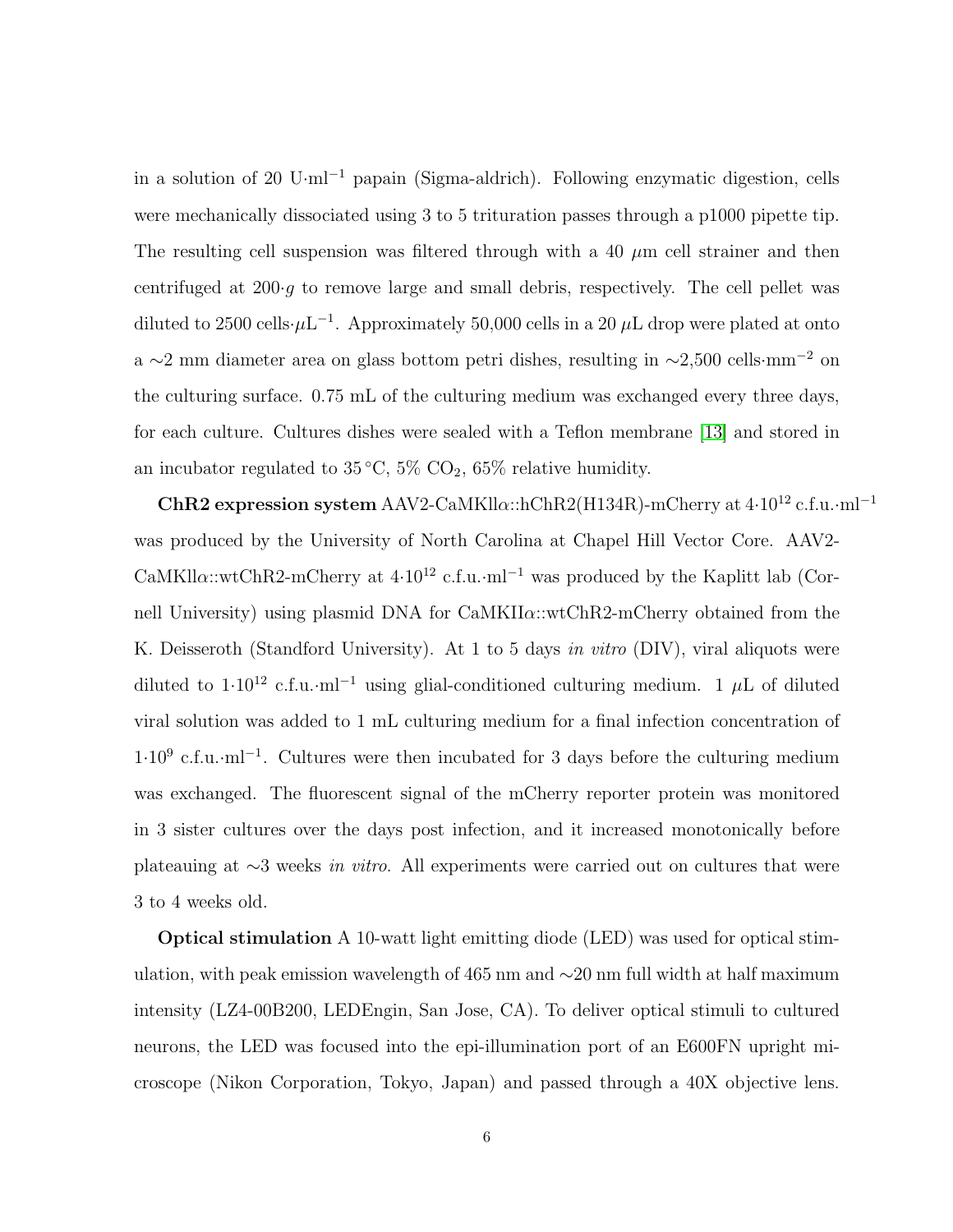The light power produced by LEDs is affected by their temperature. Additionally, the relationship between forward diode current and irradiance is a static non-linearity. To compensate for these factors and deliver distortion-free optical stimuli, we designed a pre-cision current source with integrated optical-feedback to drive our LED (Fig. [2\(](#page-17-0)a)). This circuit measures the instantaneous optical power produced by the LED using an amplified photodiode. It then adjusts the current sourced to the LED such that the optical power measurement matches a reference voltage supplied by a digital to analog converter (DAC; LIH 1600, HEKA Electronik, Lambrecht/Pfalz, Germany). The circuit can precisely modulate the LED brightness over a bandwidth of 90 kHz (Fig. [2\(](#page-17-0)b-c)). A full design specification for the device is available online<sup>[1](#page-7-0)</sup>.

Intracellular recordings Whole-cell voltage-clamp recordings were conducted on neurons expressing the mCherry reporter protein. Recordings were performed in a continuous perfusion of artificial cerebrospinal fluid (aSCF) bubbled with  $95\%$  O<sub>2</sub> and  $5\%$  $CO<sub>2</sub>$  to maintain a pH of 7.4. The aSCF solution contained (in mM) 126 NaCl, 3 KCl, 2 CaCl<sub>2</sub>, 1 NaH<sub>2</sub>PO<sub>4</sub>, 25 NaHCO<sub>3</sub>, 1.5 MgSO<sub>4</sub> and 25 D-glucose. The temperature of the extracellular medium was regulated to 35 ◦C using an inline heater (Warner Instruments, Hamden, CT). 1.5 mm outer diameter, 1.1 mm inner diameter borosilicate glass capilaries (Sutter Instruments, Novato, CA) were pulled into patch pipettes and filled with a solution containing (in mM) 100 K-gluconate, 30 KCl, 3 ATP, 2  $MgSO<sub>4</sub>$ , 0.5 ethylene glycol tetraacetic acid and 10 HEPES adjusted to pH 7.4 using 0.1 M KOH. Filled pipettes had resistances of 4-8 M $\Omega$ . All recordings were performed using HEKA EPC8 amplifier and PatchMaster control software in whole-cell voltage clamp mode. Cells were held at -70 mV and membrane current measurements were amplified and low-pass filtered at 3 kHz before being digitized at 20 kHz and streamed to disk. Access resistance and seal resistance were monitored between stimulation protocols. All experiments were performed in the

<span id="page-7-0"></span><sup>1</sup><https://potterlab.gatech.edu/newman/wiki>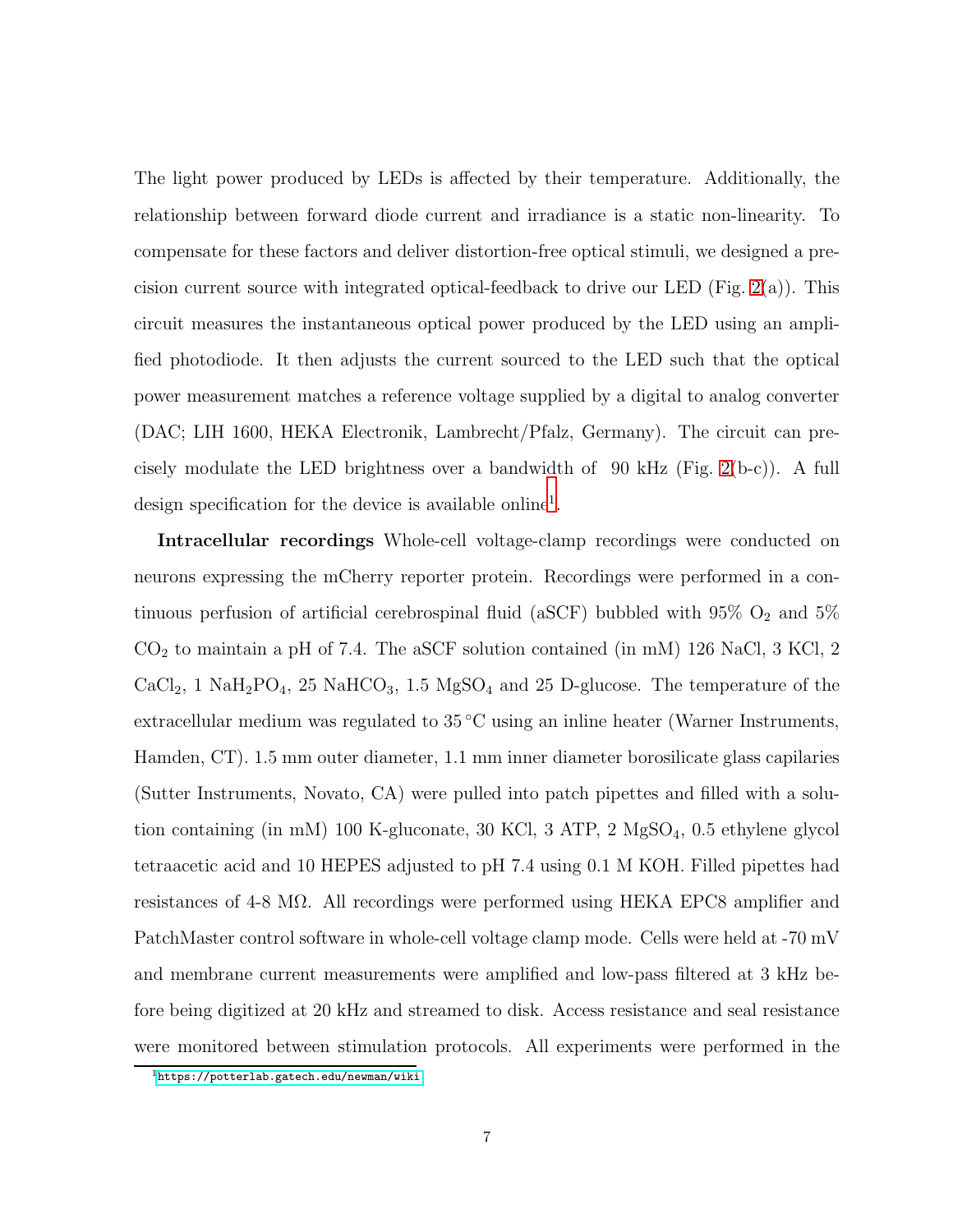presence of 40  $\mu$ M 6-cyano-7-nitroquinoxaline-2,3-dione (CNQX), 50  $\mu$ M (2R)-amino-5phosphonovaleric acid (AP5), 20  $\mu$ M bicuculline in order to prevent synaptic transmission. Whole-cell recordings were analyzed offline in MATLAB (The MathWorks, Natick, MA).

#### Experimental verification of frequency response functions

To estimate the frequency response of ChR2, we delivered optical stimuli,  $s(t)$ , consisting of  $T=10$  second realizations of a Gaussian (Ornstein-Uhlenbeck) noise process while recording evoked intracellular currents,  $I_i(t)$ , within a single cell, i.  $s(t)$  was generated using

$$
s(t_{n+1}) = \mu_s + s(t_n) \exp(-dt/\tau_s) + \sigma_s \xi(t_n) \sqrt{1 - \exp(-2dt/\tau_s)},
$$
(16)

where  $s(t_1) = 0$ ,  $\mu_s = 0.4$ , and  $\sigma_s = 0.08$  mW·mm<sup>-2</sup> are the initial condition, mean, and standard deviation of the process respectively,  $\tau_s = 50$  ms is the correlation time  $s(t)$ ,  $dt = 40 \mu s$  is the DAC update period, and  $\xi(t_n)$  is a random variable drawn from the standard normal distribution. Each cell was exposed to the a single, repeated realization of  $s(t)$  for  $k = 10$  trials. The first second of each trial was ignored to remove the nonstationary effects of the stimulator turning on. The recorded intracellular currents were averaged across trials,

$$
\langle I_i \rangle = \frac{1}{10} \sum_{k=1}^{10} I_{i,k}(t) \tag{17}
$$

to remove trial-to-trial noise. We then used reverse correlation techniques to estimate the empirical frequency response function for each cell,

<span id="page-8-0"></span>
$$
\hat{F}_{\text{ChR2},i}(\omega) = \frac{S_{s\langle I_i \rangle}}{S_{ss}},\tag{18}
$$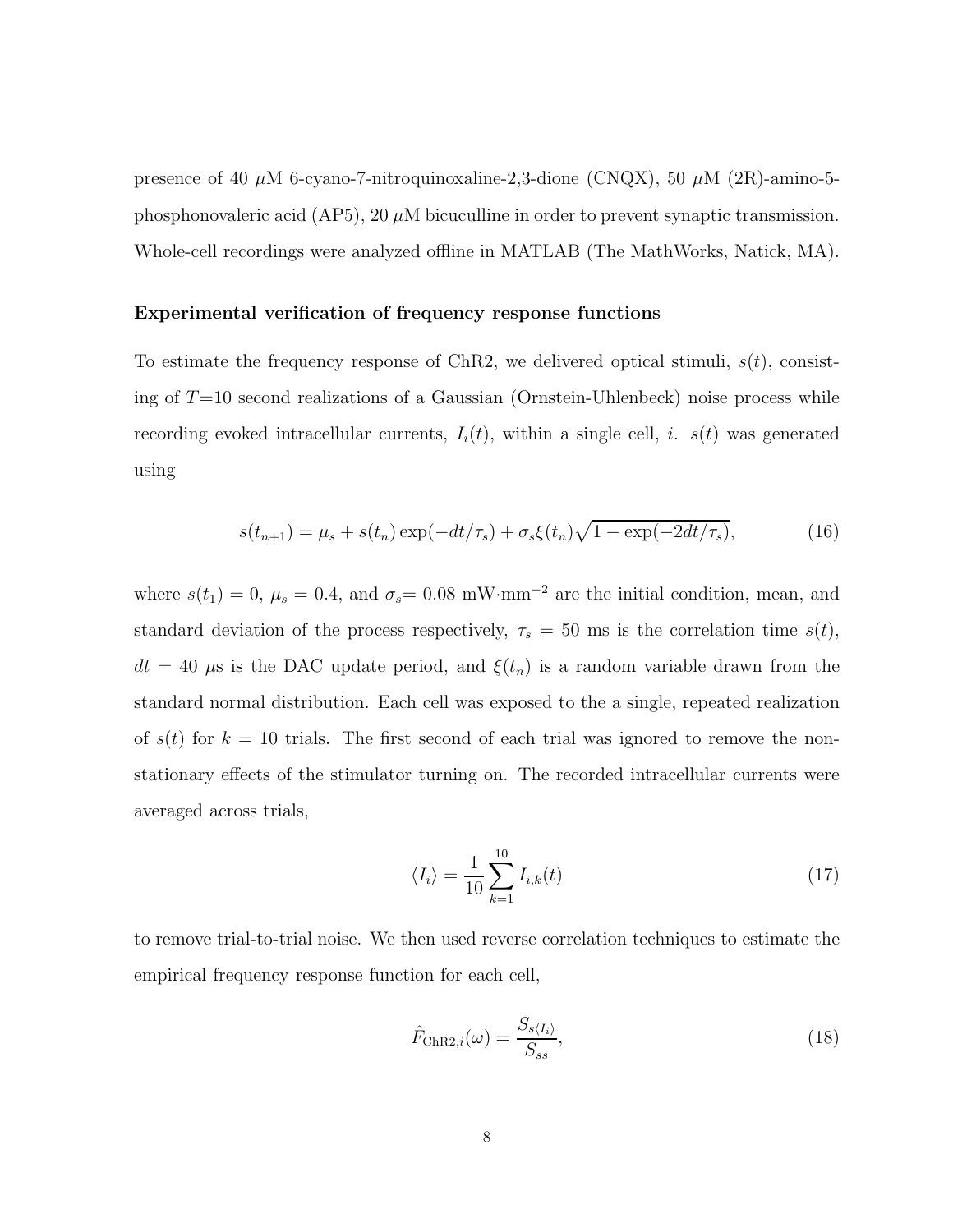where  $S_{ss}$  is the power spectrum of  $s(t)$  and  $S_{s\langle I_i \rangle}$  is the cross spectrum of  $\langle I_i \rangle$  and  $s(t)$ .  $S_{ss}$ and  $S_{s\langle I_i\rangle}$  are defined as the Fourier transforms of the corresponding correlation function,

$$
c_{ss}(\tau) = \int_{-T}^{T} s(t)s(t+\tau) d\tau
$$
\n(19)

$$
c_{s\langle I_i\rangle}(\tau) = \int_{-T}^{T} s(t)I(t+\tau) d\tau.
$$
\n(20)

Finally, we averaged  $\hat{F}_{\text{ChR2},i}(\omega)$  across cells to obtain the empirical frequency response for each construct,  $\hat{F}_{\text{ChR2}}(\omega)$ . To improve our estimate of the power spectra, we followed the procedure introduced in [\[14\]](#page-15-2) and used a frequency dependent window, equivalent to a Gaussian bandpass filter with standard deviation of  $\sigma = 2\pi/\omega$  in the frequency domain. Spectra were evaluated at discrete increments,  $\omega_n = 2\pi 10^n$ ,  $n = 0.1, 0.2, ..., 3$ .

## Results

In this study, we sought a general description of ChR2's dynamics that captured the ability of both wild type ChR2 (wtChR2) and its engineered variants to convey time-varying stimuli. To do this, we determined the frequency response function of a population of channels expressed by a single cell,  $F_{ChR2}(\omega)$ , using a Markov model of ChR2's channel kinetics [\[11\]](#page-14-8) (see Methods for details). The model is illustrated in Fig. [1\(](#page-16-0)a) and  $F_{\text{ChR2}}(\omega)$ is given by eq. [\(14\)](#page-5-1). The current that is passed by ChR2 across the cell membrane is proportional to the number of channels that occupy the open state. Therefore,  $F_{\text{ChR2}}(\omega)$ can be thought of as a frequency- and phase-dependent transition rate from the channels' closed to open state in response to a time-varying stimulus. Since individual channels switch between states discretely,  $F_{\text{ChR2}}(\omega)$  describes the transfer of optical waveforms to intracellular current under the assumption that a large number of channels are present in the cell's membrane.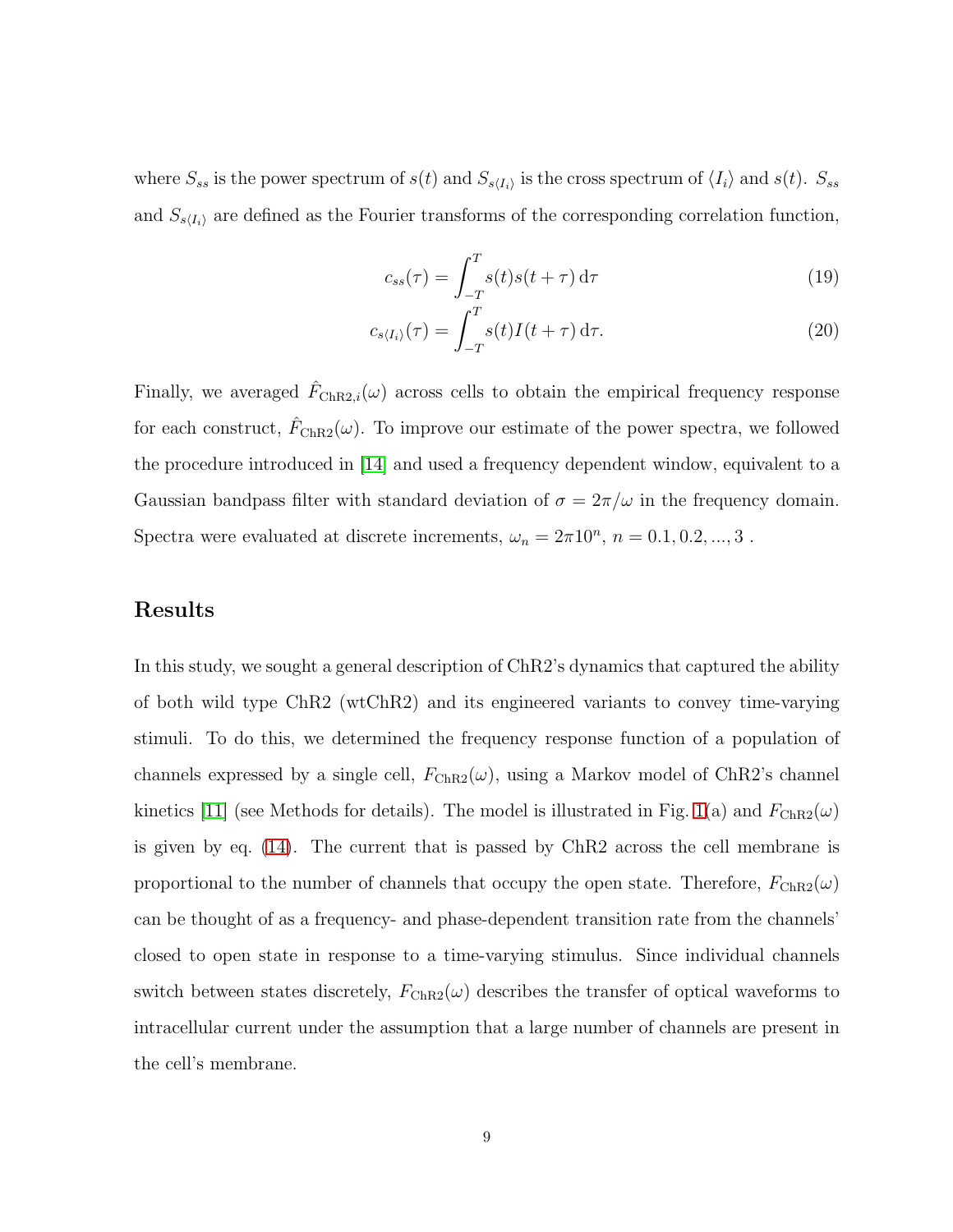The amplitude response function,  $|F_{\text{wtChR2}}(\omega)|$ , eq. [\(15\)](#page-5-2), indicates the frequency dependent gain of the channel population to incoming light signals. The predicted amplitude response function for wtChR2,  $|F_{\text{wtChR2}}(\omega)|$ , and the H134R mutant,  $|F_{\text{ChR2(H134R)}}(\omega)|$ , are shown in Fig. [1\(](#page-16-0)b) for different mean illumination intensities.  $|F_{\text{wtChR2}}(\omega)|$  has high frequency cutoff (full width at half maximum) of 69 Hz. It should be noted that this cutoff value is defined relative to wtChR2's peak conductance, and not in terms of absolute photocurrents. For this reason, it is possible to use wtChR2 to deliver physiologically significant photocurrents at stimulation frequencies exceeding 69 Hz. The shape of  $|F_{\text{wtChR2}}(\omega)|$ indicates that wtChR2 exhibits a significant resonance with a natural frequency close to 10 Hz. This feature explains the large peak to steady-state (DC) current ratio exhibited by wtChR2 [\[4\]](#page-14-1). In agreement with previous characterizations of the channel, the H134R variant is significantly slower than wtChR2 and  $|F_{\text{ChR2(H134R)}}(\omega)|$  has a cutoff frequency at 37 Hz. While ChR2(H134R) supports a resonance, it is significantly reduced compared to wtChR2.

To verify  $F_{\text{ChR2}}(\omega)$  experimentally, cultured cortical cells expressing either wtChR2 or ChR2(H134R) were stimulated with 465 nm at peak intensity, spatially uniform light while somatic photocurrents were recorded using whole cell patch clamp (see Methods for details). Fig. [2\(](#page-17-0)a-c) details the stimulation system used in our study. Optical stimuli consisted of a 10 second realization of a Gaussian noise process with a time constant of 50 ms and a mean $\pm$ STD irradiance of  $0.4 \pm 0.08$ mWmm<sup>-2</sup>. We choose stimuli with these parameters because they evoked currents with similar amplitude and temporal characteristics to those obtained from in vivo recordings of sensory cortical neurons [\[6,](#page-14-3) [15,](#page-15-3) [16\]](#page-15-4).

We estimated the empirical frequency response function,  $\hat{F}_{\text{ChR2}}(\omega)$ , for cells expressing wtChR2 ( $n = 9$  cells) or ChR2(H134R) ( $n = 4$  cells) using reverse correlation techniques (eq. [\(18\)](#page-8-0)). Fig. [1\(](#page-16-0)c) compares the empirical amplitude response,  $|\hat{F}_{\text{ChR2}}(\omega)|$ , of wtChR2 and ChR2(H134R) and their theoretical counterparts. We observed good agreement be-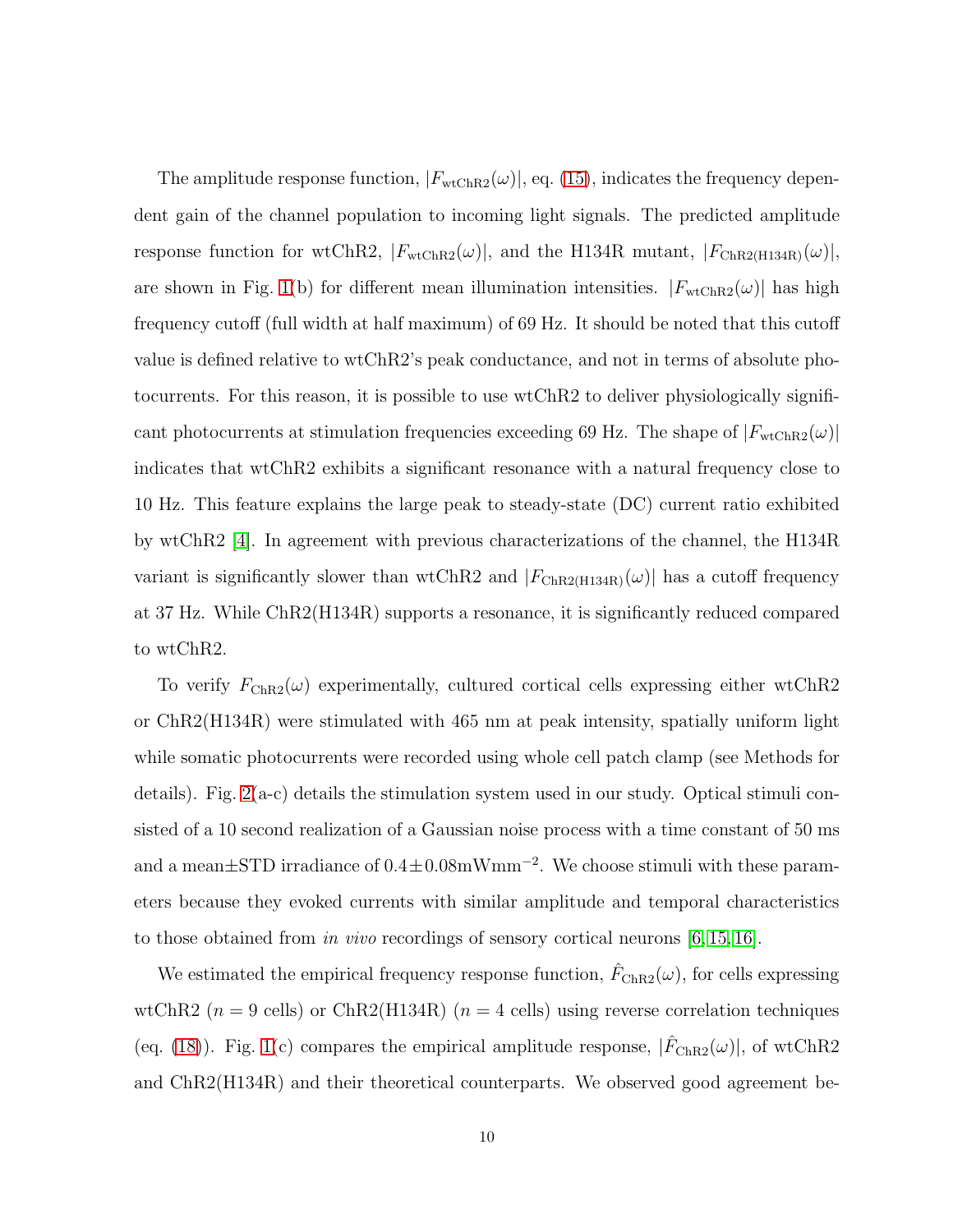tween the predicted response function and  $|\hat{F}_{\text{ChR2}}(\omega)|$ , although some differences exist. For instance, both  $|F_{\text{ChR2(H134R)}}(\omega)|$  and  $|F_{\text{wtChR2}}(\omega)|$  have a small downward deviation from the predicted response at ∼5 Hz, which is more pronounced for wtChR2. Additionally, the predicted frequency response tends to slightly overestimate the measured gain at frequencies above 100 Hz. Despite these differences, both theoretical and empirical results indicate that wtChR2 and ChR2(H134R) are useful tools for transmitting fluctuating current stimuli to populations of cells in a physiologically relevant frequency range. Additionally, because the model provides an extensible description of channel dynamics, it serves as a useful tool for predicting the bandwidth and resonance of new channels based on measurable physiological parameters.

Next, we measured the reliability of photocurrents across trials. Fig. [2\(](#page-17-0)d) shows a 3-second portion of a stimulus waveform and the corresponding photocurrents for a single cell expressing wtChR2, across trials. As expected, these photocurrents appear to be smoothed versions of the stimulus signal due to the low-pass effect of wtChR2's amplitude response function. Photocurrents were remarkably stable across trials. The trial-to-trial repeatability of evoked photocurrent waveforms is captured in Fig. [2\(](#page-17-0)f), which displays the standard deviation of the current waveform recorded during the first presentation of the stimulus compared to the 10th presentation, for each cell. Because these points fall near the identity line, it can be inferred that there is no change in the efficacy of photostimulation across trials.

We then examined the distribution of evoked current amplitudes across cells  $(Fig. 2(f))$  $(Fig. 2(f))$  $(Fig. 2(f))$ . wtChR2 delivered current waveforms with a mean waveform standard deviation of 26.7 pA per cell. ChR2(H134R) delivered only slightly larger current fluctuations than wtChR2, with a mean waveform standard deviation of 32.0 pA per cell. The comparable amplitudes of evoked currents between wtChR2 and ChR2(H134R) is due to wtChR2's strong resonance, which makes it more sensitive to fluctuating, compared to DC, optical waveforms.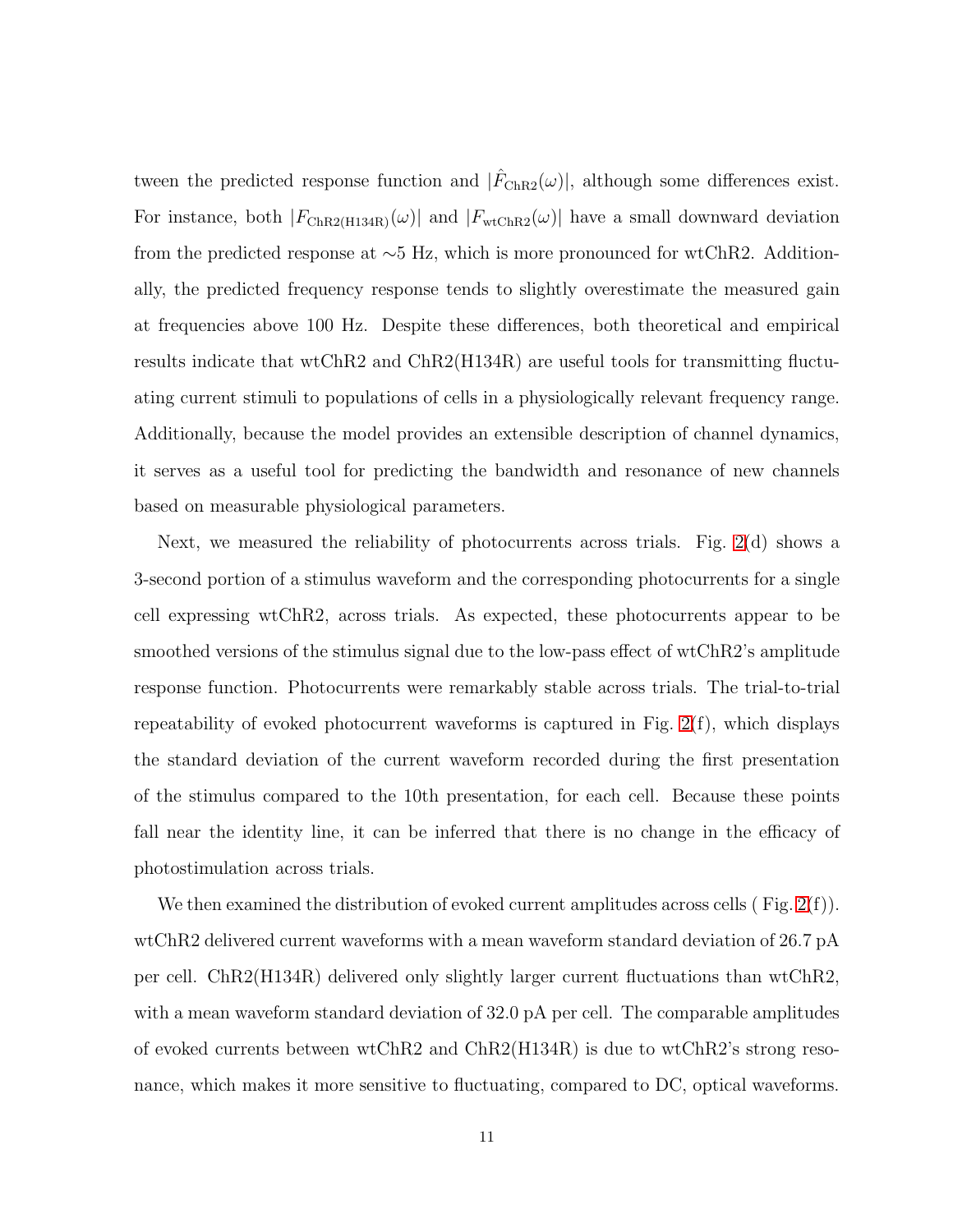Finally, to determine the reliability of evoked currents across cells, we calculated the normalized cross-correlation function,  $c_{sI_i}$ , between the light power density,  $s(t)$  and photocurrents  $I_i(t)$  at each cell, i, and across cells,  $c_{I_i,I_j}$ . Fig. [1](#page-16-0) (g) and (h) show  $c_{sI_i}$  and  $c_{I_i,I_j}$  for wtChR2. The median peak value of  $c_{I_i,I_j}$  is 0.96, indicating strong correlations between evoked currents in different cells. The median peak value of  $c_{sI_i}$  is 0.92, indicating strong correlations between evoked currents and the stimulus waveform. Additionally, the similarity in shape between  $c_{sI}$  and the autocorrelation of the stimulation process,  $c_{ss}$ , indicates that precise temporal features of the stimulus were accurately converted into a photocurrent, as predicted by the passband of the frequency response functions.

### Discussion

Optogenetic methods offer genetic specificity, elimination of electrical recording artifacts, and an expanding toolset with increasingly specialized functionality [\[4\]](#page-14-1). Because of these advantages, optogenetic methods are often used for direct interaction with neuronal subpopulations in order to understand their function [\[17,](#page-15-5)[18\]](#page-15-6). Typically, pulsed optical stimuli are used to probe neural circuits. However, for studies that seek to understand information transmission in neural circuits, continuously modulated photocurrents better mimic natural synaptic bombardment than do pulsed stimuli.

In this study, we demonstrated the ability of ChR2 to deliver continuously modulated photocurrents to neurons. We used a three state Markov model [\[11\]](#page-14-8) to derived an analytical frequency response function for ChR2 variants (eq.  $(14)$ ). We confirmed this model experimentally indicating that eq. [\(14\)](#page-5-1) is sufficient to capture dynamical properties of ChR2 in neurons. Additionally, we found that the passband of wtChR2 and ChR2(H134R) is broad enough to support photocurrents that mimic natural synaptic communication. The reliability of somatic photocurrents is very high, with a correla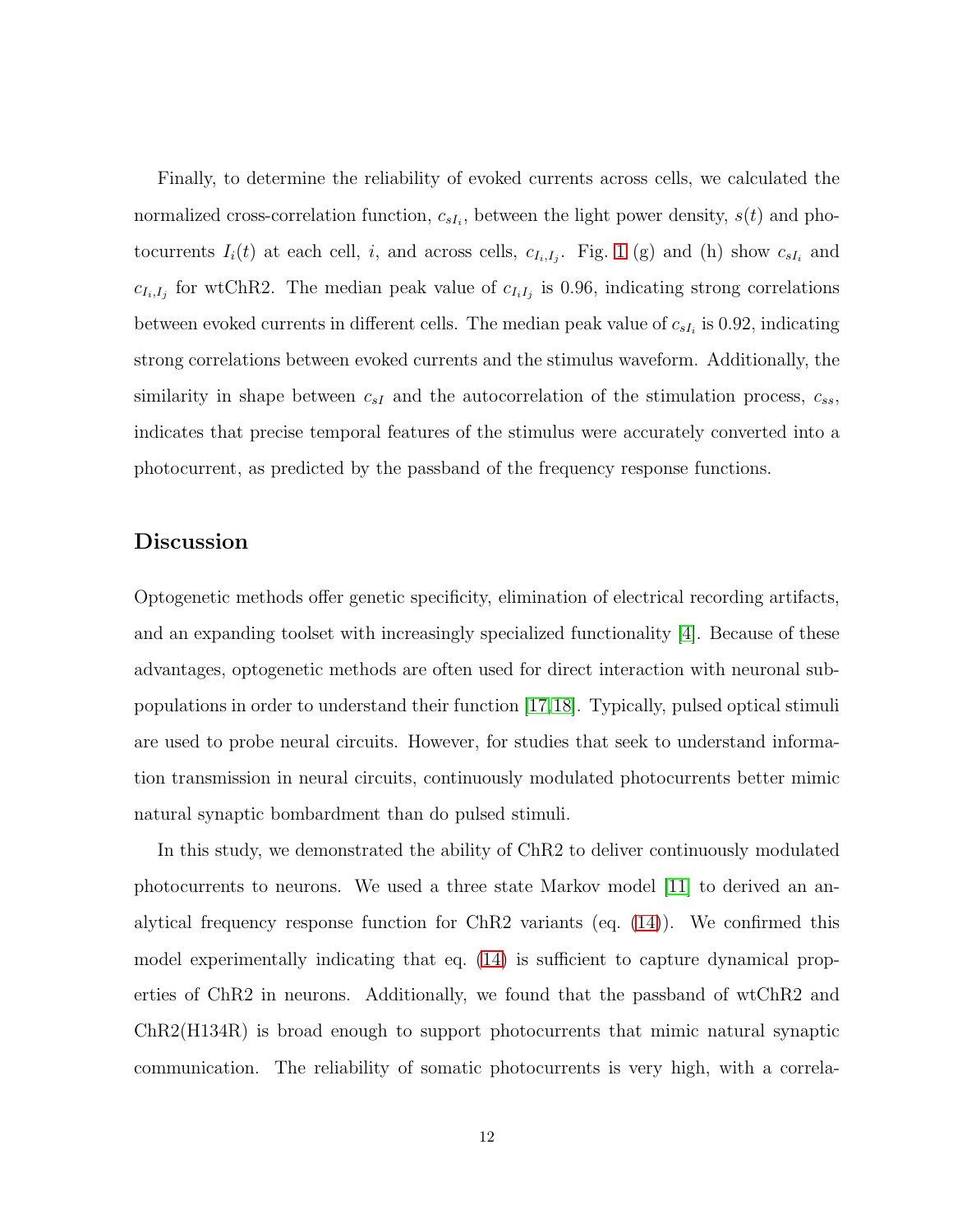tion strength upward of 0.9 across trials and cells. ChR2's amplitude response function, eq. [\(15\)](#page-5-2), indicates that the sum of channel recovery and desensitization transition rates determines the frequency cut-off. Therefore, opsins with faster transition rates [\[5\]](#page-14-2) will likely allow an even broader dynamic range. Interestingly, faster channels and increased bandwidth may eventually offer an artificial, optical neural communication channel that actually exceeds the bandwidth of natural sensory organs. This would have tremendous implications for how neural computation and processing are studied and for the advancement of brain-machine interfaces. Finally, we showed that ChR2's frequency response function supports a resonance. The degree of resonance is dependent on the values of free model parameters, which will change for different ChR2 variants. This finding is especially important for studies that use ChR2 to examine the frequency-dependence of neural circuitry [\[17\]](#page-15-5), since it is important to separate the intrinsic dynamics of ChR2 from those that belong to the network under study.

ChR2 was derived from microbes that use it for optical sensation in natural environments. It is therefore not surprising that the channel is excellent at conveying time-varying input signals. Using wtChR2 and its numerous variants as a means for delivering repeatable, time-varying stimuli to genetically defined populations of cells will be a powerful method for probing the dynamics of neural circuits.

# <span id="page-13-0"></span>References

- [1] Warland DK, Reinagel P, Meister M (1997) Decoding visual information from a population of retinal ganglion cells. J Neurophysiol 78: 2336–50.
- [2] Chichilnisky EJ (2001) A simple white noise analysis of neuronal light responses. Network 12: 199-213.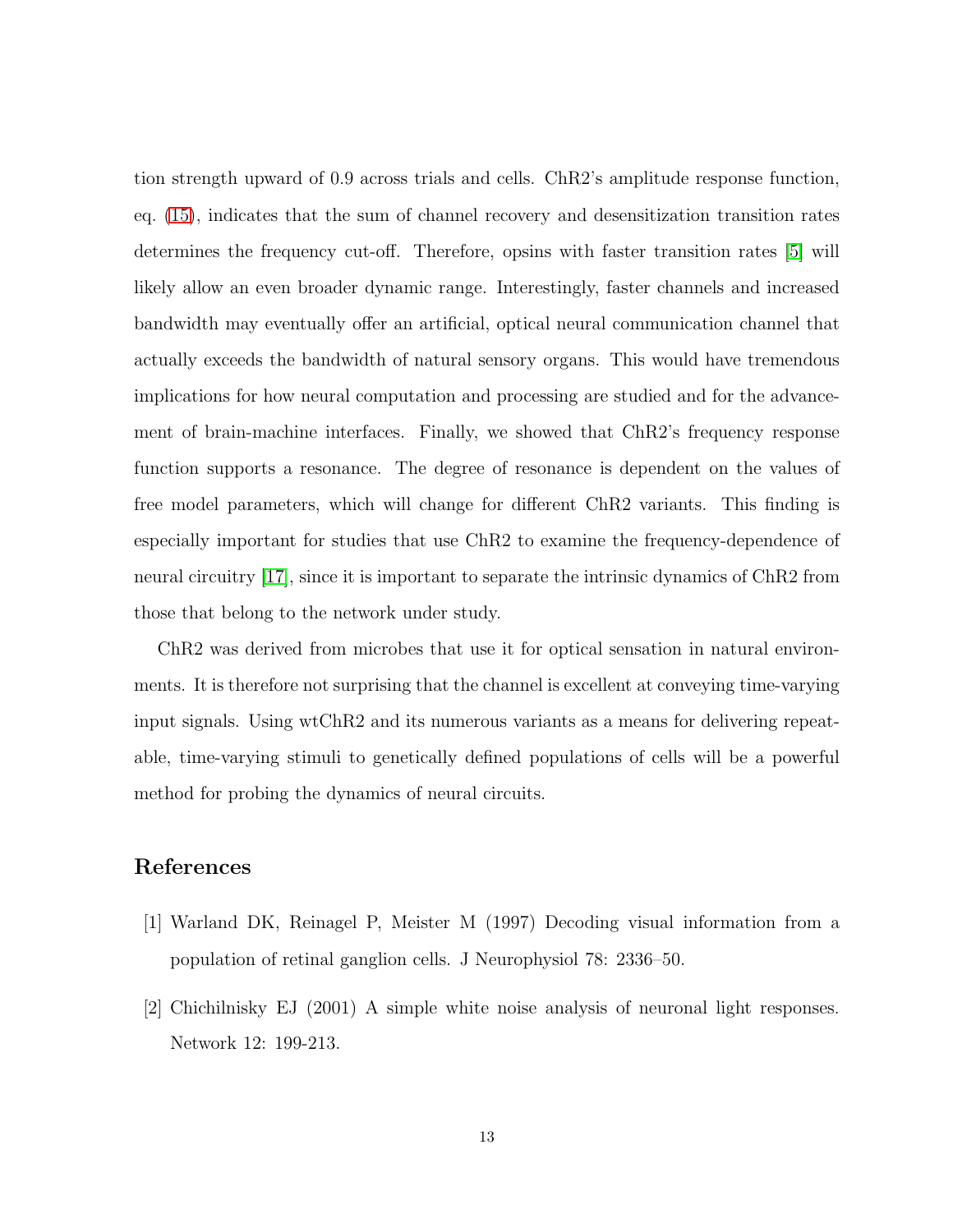- <span id="page-14-1"></span><span id="page-14-0"></span>[3] Geffen MN, Broome BM, Laurent G, Meister M (2009) Neural encoding of rapidly fluctuating odors. Neuron 61: 570-86.
- [4] Mattis J, Tye K, Ferenczi E, Ramakrishnan C, O'Shea D, et al. (2011) Principles for applying optogenetic tools derived from direct comparative analysis of microbial opsins. Nature Methods 99:2: 159–172.
- <span id="page-14-3"></span><span id="page-14-2"></span>[5] Gunaydin LA, Yizhar O, Berndt A, Sohal VS, Deisseroth K, et al. (2010) Ultrafast optogenetic control. Nature Neuroscience 13: 387–92.
- <span id="page-14-4"></span>[6] Destexhe A, Rudolph M, Pare D (2003) The high-conductance state of neocortical neurons in vivo. Nat Rev Neurosci 4: 739-751.
- <span id="page-14-5"></span>[7] Mainen ZF, Sejnowski TJ (1995) Reliability of spike timing in neocortical neurons. Science 268: 1503-1506.
- <span id="page-14-6"></span>[8] Tchumatchenko T, Malyshev A, Wolf F, Volgushev M (2011) Ultra-fast population encoding by cortical neurons. J Neurosci 31: 12171-12179.
- [9] Boyden ES, Zhang F, Bamberg E, Nagel G, Deisseroth K (2005) Millisecondtimescale, genetically targeted optical control of neural activity. Nature neuroscience 8: 1263–8.
- <span id="page-14-7"></span>[10] Nagel G, Brauner M, Liewald JF, Adeishvili N, Bamberg E, et al. (2005) Light activation of channelrhodopsin-2 in excitable cells of Caenorhabditis elegans triggers rapid behavioral responses. Current biology 15: 2279–84.
- <span id="page-14-8"></span>[11] Nagel G, Szellas T, Huhn W, Kateriya S, Adeishvili N, et al. (2003) Channelrhodopsin-2, a directly light-gated cation-selective membrane channel. PNAS 100: 13940–5.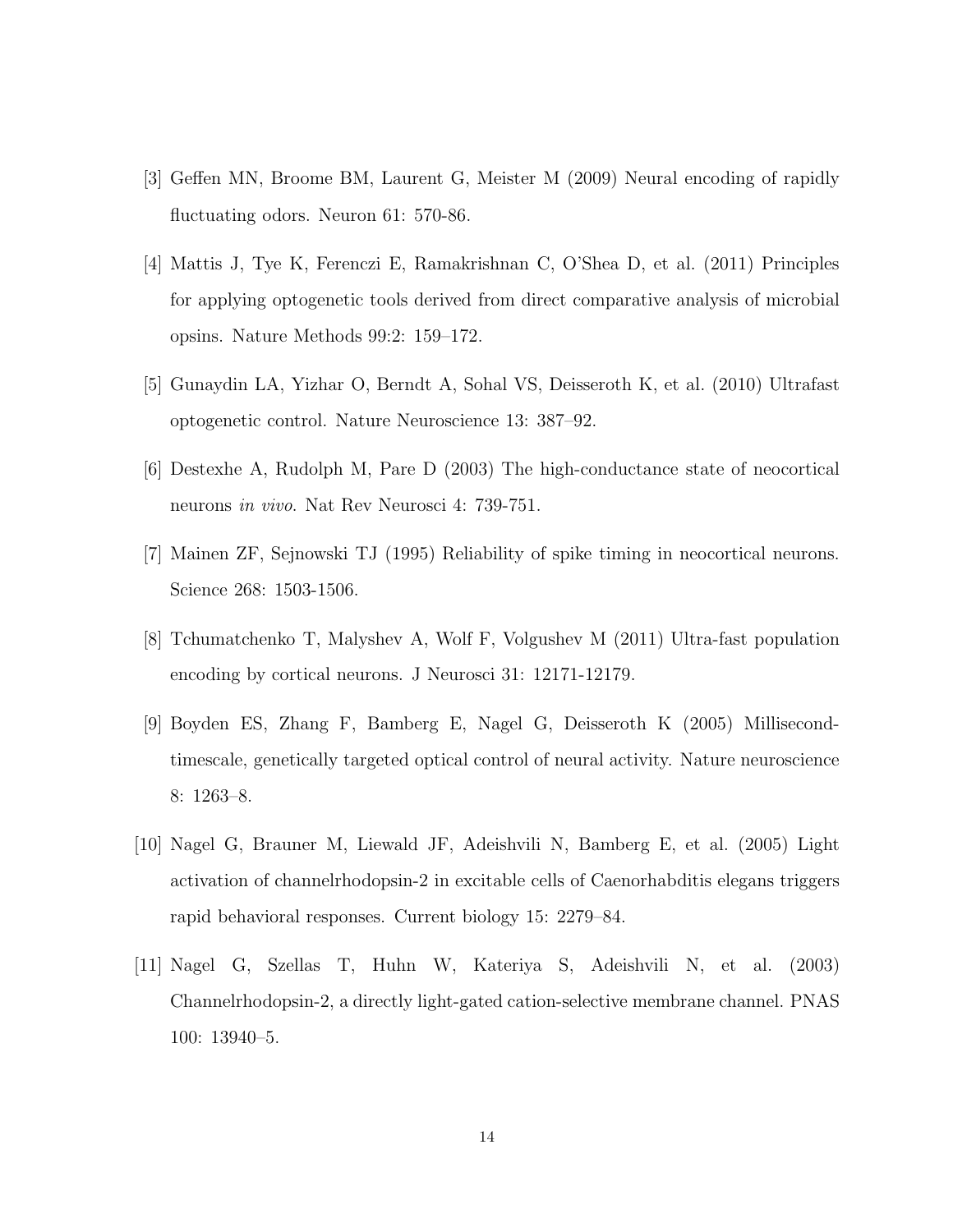- <span id="page-15-1"></span><span id="page-15-0"></span>[12] Hales CM, Rolston JD, Potter SM (2010) How to culture, record and stimulate neuronal networks on micro-electrode arrays. J Visualized Exp 39: e2056.
- <span id="page-15-2"></span>[13] Potter SM, DeMarse TB (2001) A new approach to neural cell culture for long-term studies. J Neurosci Methods 110: 17–24.
- <span id="page-15-3"></span>[14] Higgs MH, Spain WJ (2009) Conditional bursting enhances resonant firing in neocortical layer 2-3 pyramidal neurons. J Neurosci 29: 1285–1299.
- <span id="page-15-4"></span>[15] Hestrin S (1993) Different glutamate receptor channels mediate fast excitatory synaptic currents in inhibitory and excitatory cortical neurons. Neuron 11: 1083-1091.
- <span id="page-15-5"></span>[16] Stern P, Edwards FA, Sakmann B (1992) Fast and slow components of unitary EPSCs on stellate cells elicited by focal stimulation in slices of rat visual cortex. Physiology 449: 247–278.
- <span id="page-15-6"></span>[17] Cardin J, Carlen M, Meletis K, Knoblich U, Zhang F, et al. (2009) Driving fastspiking cells induces gamma rhythm and controls sensory responses. Nature 459: 663–667.
- [18] Sohal V, Zhang F, Yizhar O, Deisseroth K (2009) Parvalbumin neurons and gamma rhythms enhance cortical circuit performance. Nature 459: 698–702.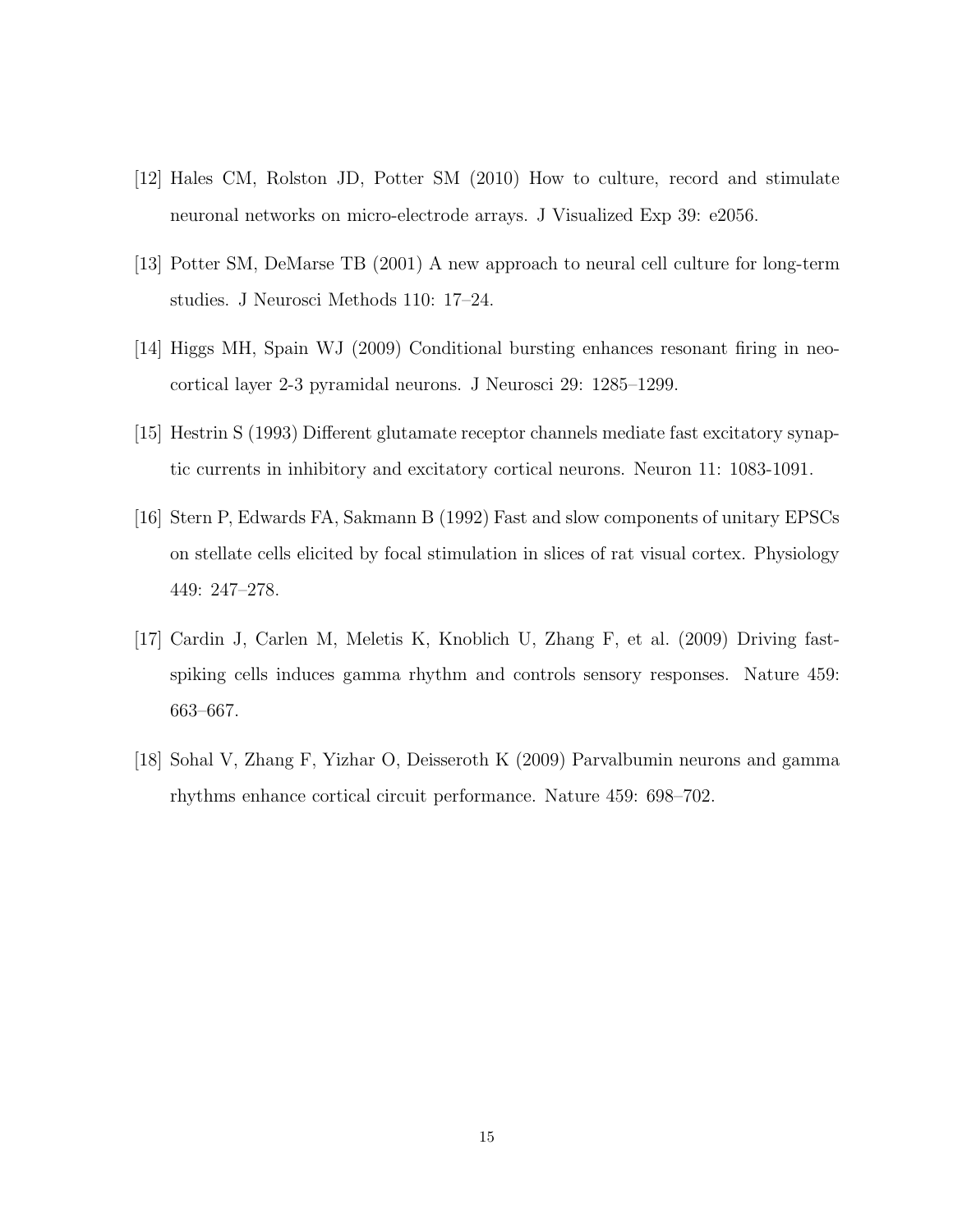# Figures



<span id="page-16-0"></span>Figure 1: ChR2's amplitude response function. (a) Illustration of the three-state Markov channel model described by eqs.  $(1)$  -  $(3)$ . The transition rates between open, O, desensitized, D, and closed, C, states are  $\epsilon\phi(t)$ ,  $\Gamma_r$ , and  $\Gamma_d$ . (b) Amplitude response functions for the model, eq. [\(15\)](#page-5-2), is shown for different mean illumination intensities (0.15 through 0.6 mW·mm<sup>−</sup><sup>2</sup> ). (c) Predicted amplitude response of wtChR2 (solid lines) and ChR2(H134R) (dashed lines) compared to experimentally measured response functions for a mean illumination intensity of 0.4 mW·mm<sup>-2</sup>. Error bars are  $\pm 1$  STD (*n* = 9 neurons for wtChR2 and  $n = 4$  neurons for ChR2(H134R)).